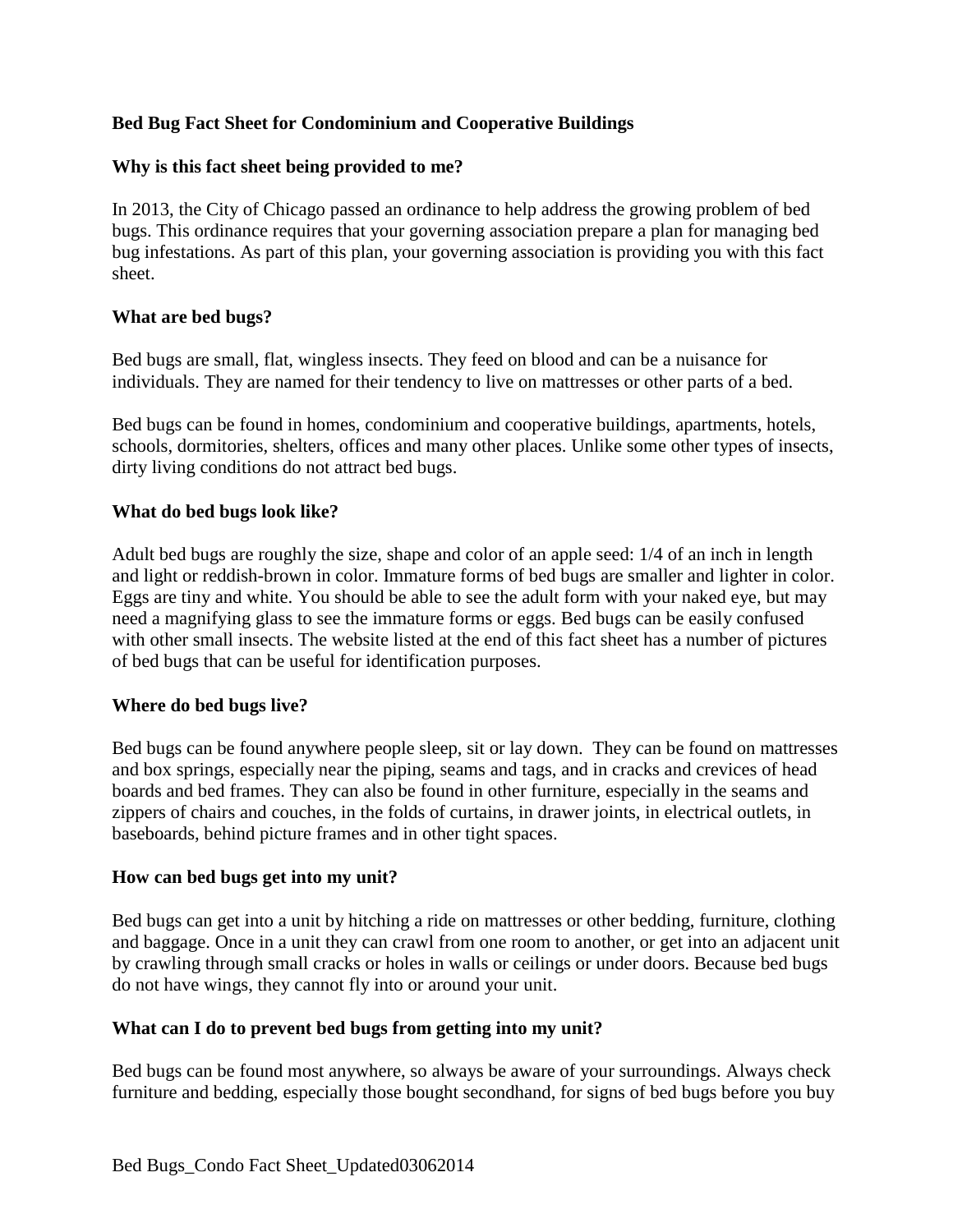them. Never bring items that someone else has disposed of into your unit, as these items may be infested with bed bugs. When traveling within or outside the U.S., always inspect the bed and furniture, keep suitcases off the floor and the bed and inspect them before you leave. When returning home from travel, always inspect your luggage carefully for signs of bed bugs before you bring the luggage into your building.

## **What else can I do to prevent a bed bug infestation?**

Reduce clutter, especially in bedrooms. Seal cracks and crevices with caulk. Store unused items in sealed containers or plastic bags. Wash and dry bedding often. Check beds and furniture for signs of bed bugs. Purchase mattress and box spring covers.

### **Do bed bugs transmit disease?**

No, bed bugs are not known to transmit disease.

### **Are there other health concerns related to bed bugs?**

Yes. Their bites, like those of other insects, may cause an allergic reaction with swelling, redness and itching. Their presence may cause people to be anxious and lose sleep.

### **How do I know if I have a bed bug infestation in my unit?**

Though bites may be an indicator of a bed bug infestation, they are generally a poor one as not all people will react to bed bug bites or the bites may be due to other reasons. The best indication of an infestation is to look for physical signs of bed bugs such as live or dead bed bugs, eggs or eggshells or tiny dark spots or reddish stains on mattresses or other places where bed bugs live.

#### **What should I do if I suspect there are bed bugs in my unit?**

Under this ordinance, owners of a unit must immediately call the governing association then follow-up in writing. Owners should not try to get rid of the bed bugs by applying chemicals, "bug bombs" or pesticides as these do not work and could make you, your family or neighbors sick. Once you have notified the governing association, wait for additional instructions from them.

#### **What will happen once I notify the governing association?**

Your governing association will want to confirm the presence of bed bugs in your unit. They may do so by gathering additional information from you, or by asking to be allowed entrance into your unit to conduct an inspection. They may also call a pest control company to do this inspection. If bed bugs are identified, the governing association should hire a pest control company to treat the problem. Prior to any treatment, the pest control company should inform you of the steps you need to take to prepare your unit.

#### **Should I dispose of bedding, clothing or other materials that may be infested?**